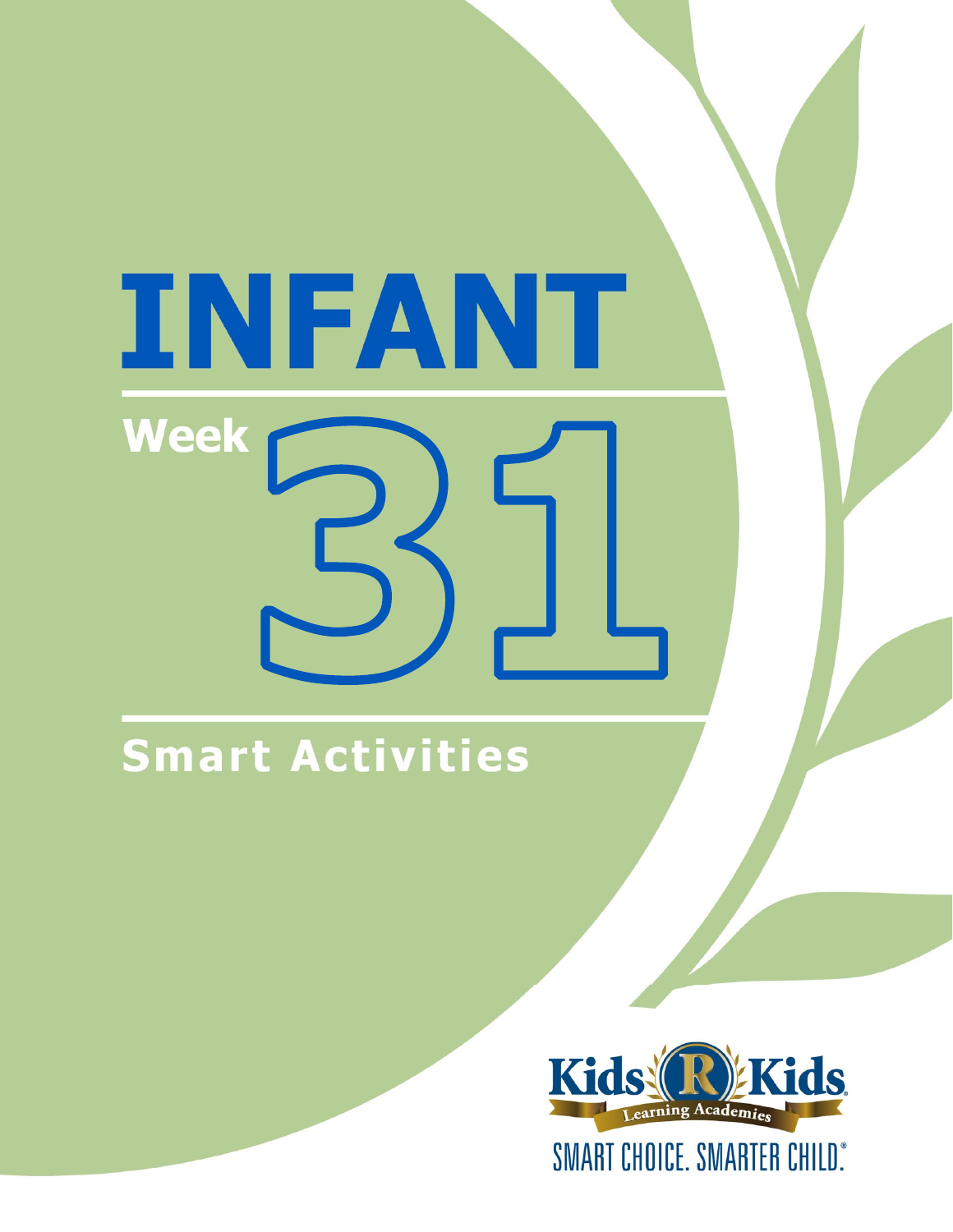# Day 1 **Week 31**

# **Noisy Kitchen**

**Materials:** containers from the kitchen **Preparation:** Gather materials. **Instructions:** 

- 1. Hold your baby and say, "These are containers from the kitchen."
- 2. Encourage your baby to explore and make noise using the containers.
- 3. Repeat as your baby explores new objects.
- 4. Praise all efforts.



# **Container Art**

**Materials:** kitchen containers, paint, paper **Preparation:** Gather materials. **Instructions:** 

- 1. Hold your baby and say, "We are going to do an art project with containers."
- 2. Assist your baby with dipping the container in paint and making an imprint on the paper.
- 3. Encourage and praise all efforts.



# **Lunch**

**Materials:** internet access, website: https://youtu.be/YY6YGQy9fEE

**Preparation:** Preview video.

#### **Instructions:**

- **1 4**  1. Enjoy the read aloud story, Shapes for Lunch by Deborah Schecter, with your child.
- 2. Name the food in the story to promote language development.



# **Sign Language "Eat"**

## **Instructions:**

- 1. Place the flattened "O" hand toward the mouth once for the word "eat."
- 2. Some regions use the sign for "eat" and "food" interchangeable, while other regions sign "eat" twice for the word "food."
- 3. While shrugging shoulders, sign "more" or "finished" to ask your child if he/she is finished eating.



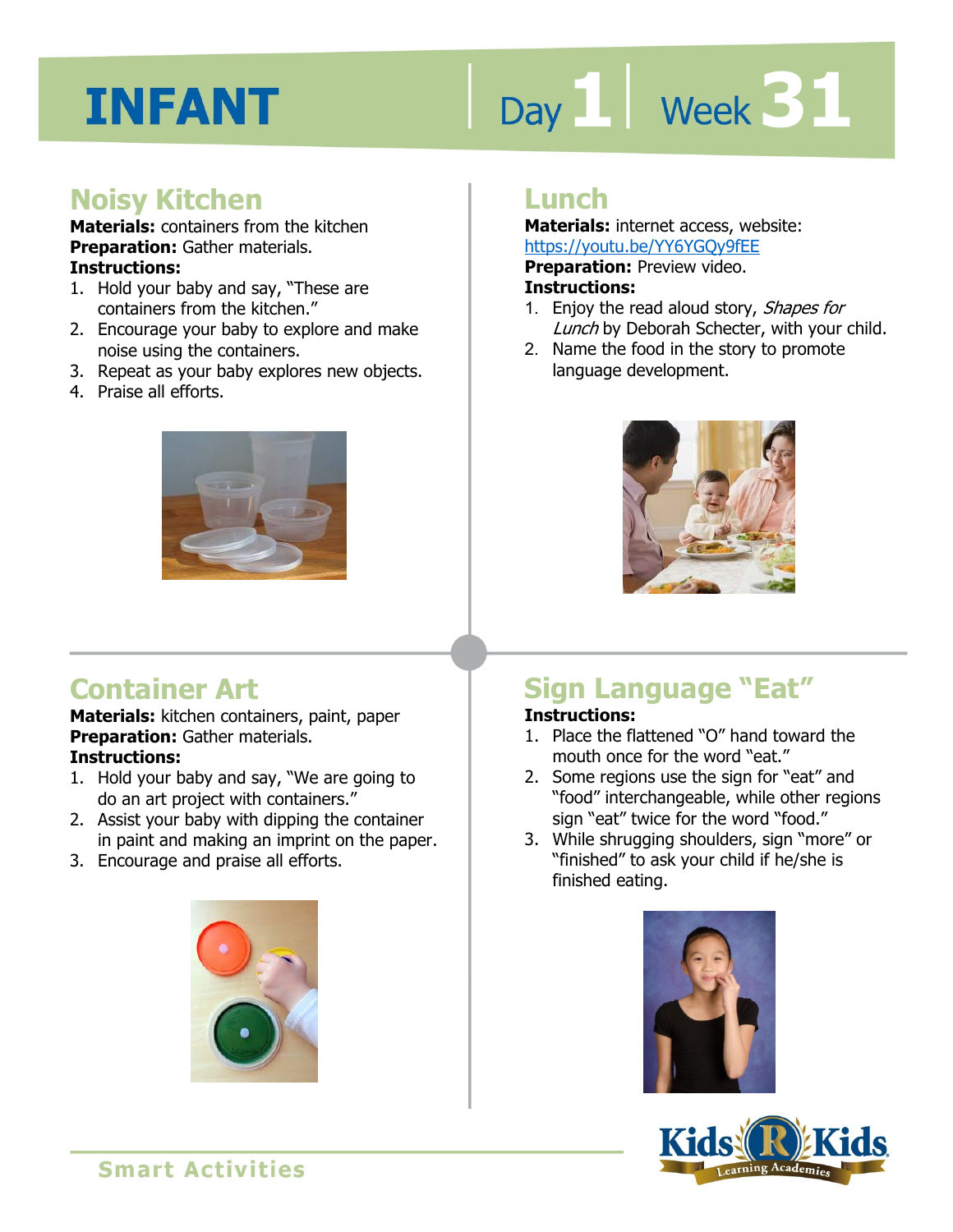# Day 2 **Week 31**

# **Stir It Up**

**Materials:** bowl, spoon **Preparation:** Gather materials. **Instructions:** 

- 1. Hold your baby and say, "When you stir food, you may hear a sound hitting the bowl."
- 2. Assist your baby with stirring and listen for the sound.
- 3. Encourage and praise responses to the sound
- 4. Repeat as your baby acts on an object to make a sound.



# **Bake a Cake**

**Materials:** internet access, website: https://youtu.be/v7011w6vQiY

**Preparation: Preview video.** 

#### **Instructions:**

- **IRCDS.//YOUGLI.DE/YVOITWOOTT<br><b>Preparation:** Preview video.<br>**Instructions:**<br>1. Enjoy the read aloud story, *Spot Bake a* Cake by Eric Hill, with your child.
- 2. Point out details as your baby enjoys the story.



# **Underneath**

**Materials:** toy bowls, favorite toy **Preparation:** Gather materials. **Instructions:** 

- 1. Hold your baby and say, "I'm going to hide your toy under the bowl."
- 2. Encourage your baby to select which bowl the toy is under.
- 3. Repeat as your baby sustains attention to the activity.



# **Sign Language "Eat"**

## **Instructions:**

- 1. Place the flattened "O" hand toward the mouth once for the word "eat."
- 2. Some regions use the sign for "eat" and "food" interchangeable, while other regions sign "eat" twice for the word "food."
- 3. While shrugging shoulders, sign "more" or "finished" to ask your child if he/she is finished eating.



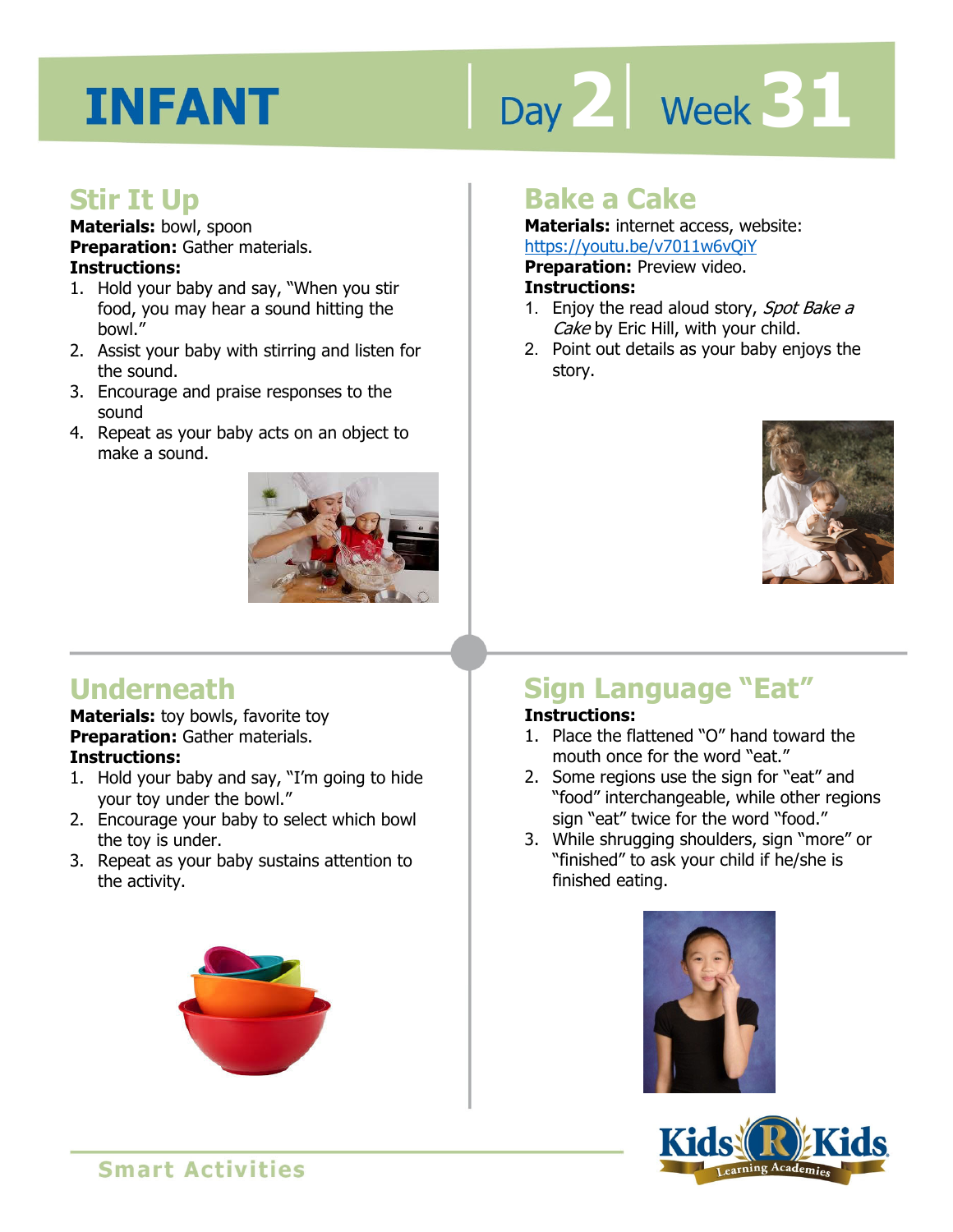# Day 3 | Week 31

# **Time is Up**

## **Materials:** timer

## **Instructions:**

- 1. Hold your baby and say, "A timer is used to tell when something is finished cooking."
- 2. Set the timer and observe your baby's responses as it alarms.
- 3. Repeat as your baby responds to what he/she hears.



# **Cooking in the Kitchen**

**Materials:** internet access, website: https://youtu.be/qpYD\_nCo-AU

**Preparation:** Preview video.

#### **Instructions:**

- **1 4**  1. Enjoy this sing along about cooking.
- 2. Dance and sing with your baby.
- 3. Encourage and praise all efforts and your baby responds to music.



# **Timer Pick Up**

**Materials:** favorite toys **Preparation:** Gather materials. **Instructions:** 

- 1. Hold your baby and say, "Let's pick up the toys and use the timer."
- 2. Set the timer and assist your baby with picking up toys. Stop when the timer goes off.
- 3. Repeat as your baby responds to what he/she hears.



# **Sign Language "Eat"**

## **Instructions:**

- 1. Place the flattened "O" hand toward the mouth once for the word "eat."
- 2. Some regions use the sign for "eat" and "food" interchangeable, while other regions sign "eat" twice for the word "food."
- 3. While shrugging shoulders, sign "more" or "finished" to ask your child if he/she is finished eating.



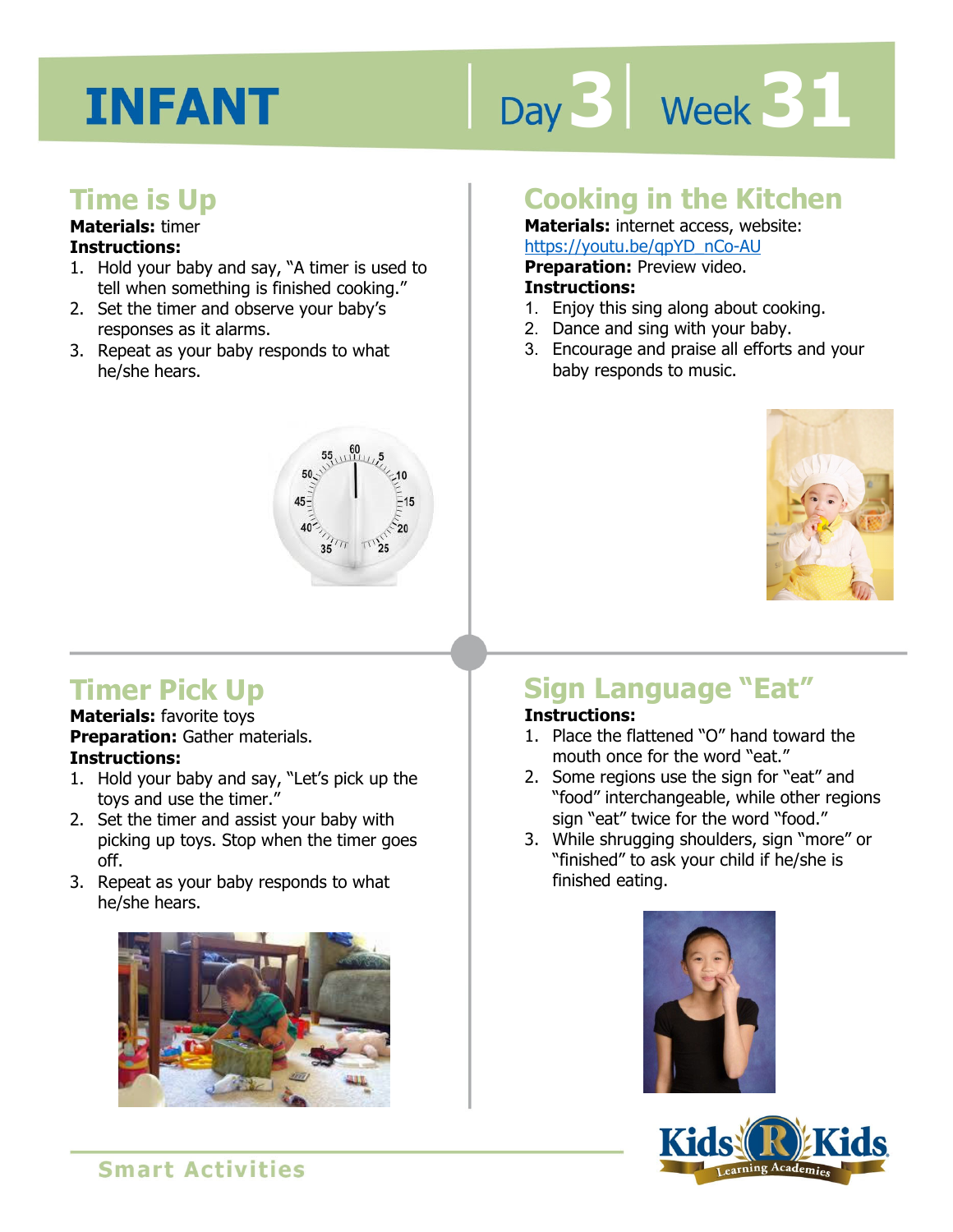# Day 4 Week 31

## **Bang Up**

**Materials:** pots, spoons **Instructions:** 

- 1. Hold your baby and say, "These are pots and spoons."
- 2. Assist your baby in making a tune by hitting the pots with the spoons.
- 3. Repeat as your baby uses the spoon to make sound.



# **Playdough in the Pan**

**Materials:** playdough, pan **Preparation:** Gather materials. **Instructions:** 

- 1. Hold your baby and say, "We are going to play with the playdough in the pan."
- 2. Assist your baby with exploring the playdough.
- 3. Encourage and praise all efforts as your baby plays.



# **Pots and Pans**

**Materials:** internet access, website: https://youtu.be/83ZUFzU5n5o

**Preparation:** Preview video.

#### **Instructions:**

- **Intps.//youtd.be/63201203130**<br>**Preparation:** Preview video.<br>**Instructions:**<br>1. Enjoy the read aloud story, *Meeow and the* Pots & Pans by Sebastien Braun, with your child.
- 2. Point out details as your baby enjoys the story.



# **Sign Language "Eat"**

## **Instructions:**

- 1. Place the flattened "O" hand toward the mouth once for the word "eat."
- 2. Some regions use the sign for "eat" and "food" interchangeable, while other regions sign "eat" twice for the word "food."
- 3. While shrugging shoulders, sign "more" or "finished" to ask your child if he/she is finished eating.